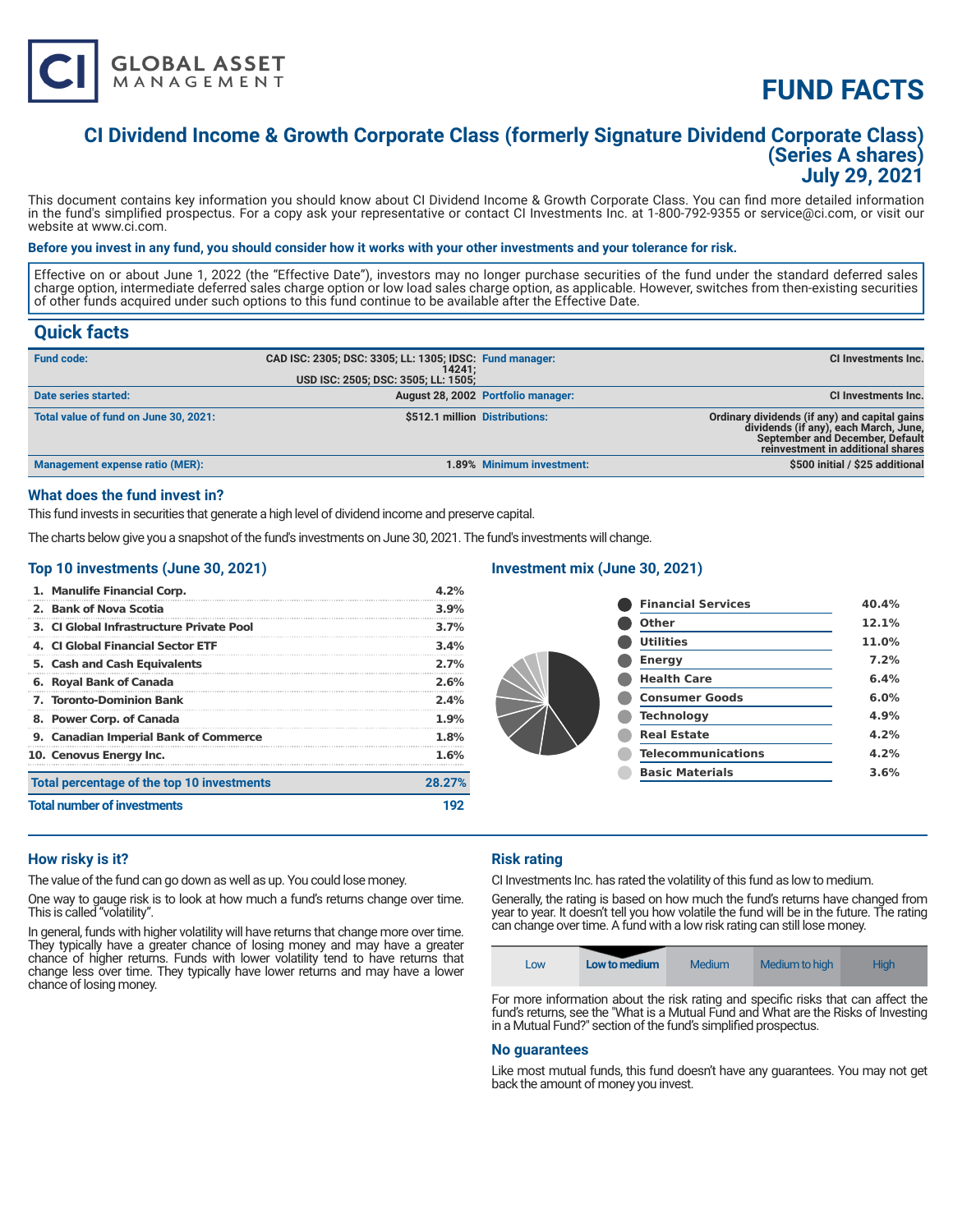# **CI Dividend Income & Growth Corporate Class (formerly Signature Dividend Corporate Class) (Series A shares)**

### **How has the fund performed?**

This section tells you how Series A securities of the fund have performed over the past 10 calendar years. Returns are after expenses have been deducted. These expenses reduce the fund's returns.

#### **Year-by-year returns**

This chart shows how Series A securities of the fund performed in each of the past 10 calendar years. This fund series dropped in value in 3 of the last 10 calendar years. The range of returns and change from year to year can help you assess how risky the fund has been in the past. It does not tell you how the fund will perform in the future.



#### **Best and worst 3-month returns**

This table shows the best and worst returns for Series A securities of the fund in a 3- month period over the past 10 calendar years. The best and worst 3-month returns could be higher or lower in the future. Consider how much of a loss you could afford to take in a short period of time.

|                    | <b>Return</b> | 3 months ending  | If you invested \$1,000 at the beginning of the period |
|--------------------|---------------|------------------|--------------------------------------------------------|
| <b>Best return</b> | 13.8%         | January 31, 2021 | Vour investment would be \$1,138.                      |
| Worst return       | $-20.3\%$     | March 31, 2020   | Your investment would be \$797.                        |

#### **Average return**

As at June 30, 2021, a person who invested \$1,000 in this series of units of the fund 10 years ago now has \$1,977. This works out to an annual compound return of 7.1%.

### **Who is this fund for?**

#### **This fund may be suitable for you if you:**

- want to receive dividend income
- $\cdot$  are investing for the medium and/or long term<br> $\cdot$  can telerate low to medium risk
- can tolerate low to medium risk

#### **A word about tax**

In general, you'll have to pay income tax on any money you make on a fund. How much you pay depends on the tax laws of where you live and whether you hold the fund in a registered plan, such as a Registered Retirement Savings Plan or a Tax-Free Savings Account.

Keep in mind that if you hold your fund in a non-registered account, fund distributions are included in your taxable income, whether you get them in cash or have them reinvested.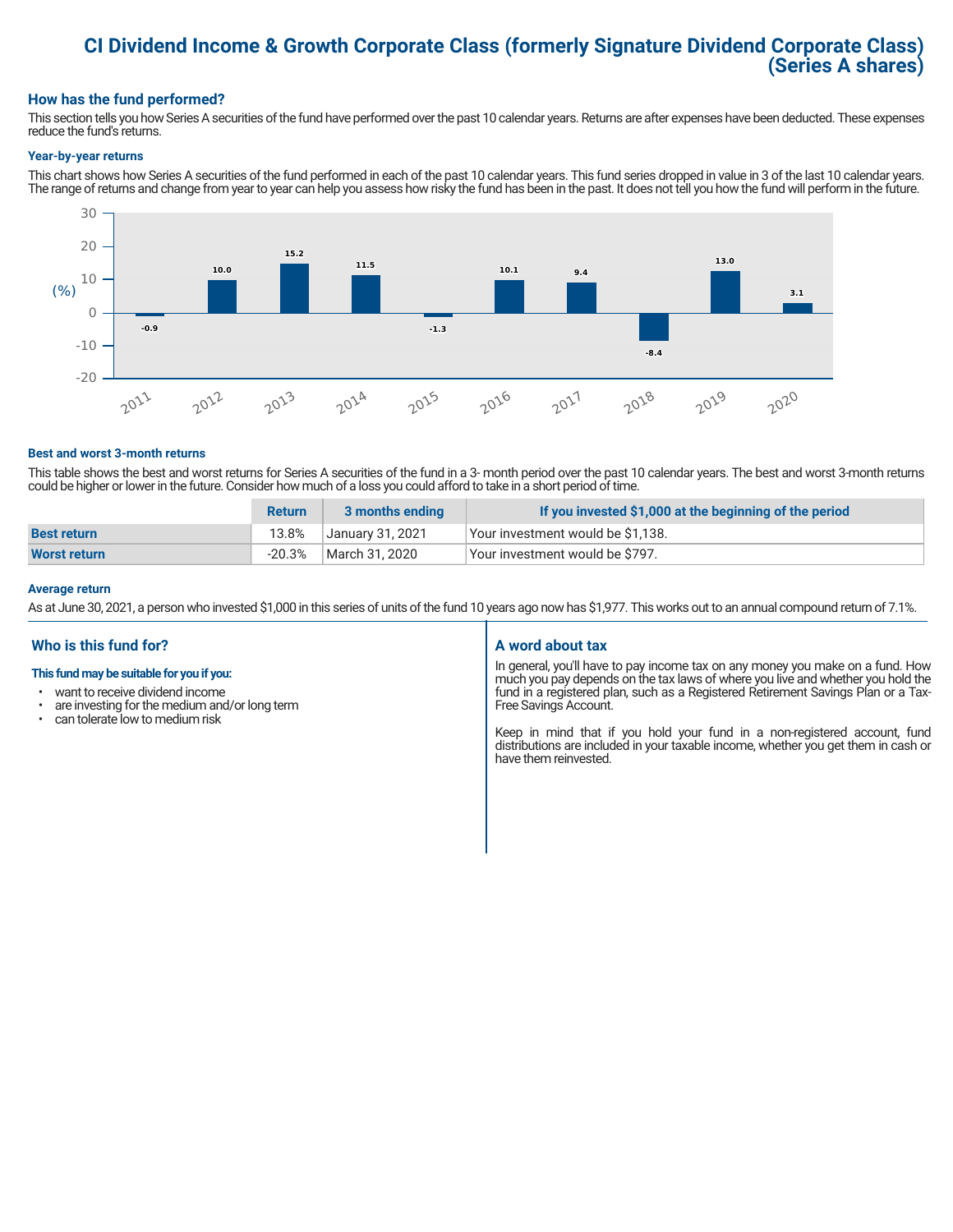# **CI Dividend Income & Growth Corporate Class (formerly Signature Dividend Corporate Class) (Series A shares)**

#### **How much does it cost?**

The following tables show the fees and expenses you could pay to buy, own and sell Series A securities of the fund. The fees and expenses — including any commissions — can vary among series of a fund and among funds. Higher commissions can influence representatives to recommend one investment over another. Ask about other funds and investments that may be suitable for you at a lower cost.

#### **1. Sales charges**

You may have to choose a sales charge option when you buy Series A securities of the fund. Ask about pros and cons of each option.

| What you pay                           |                                                      | <b>How it works</b>                                                                                                                                                                                                                                                                   |  |
|----------------------------------------|------------------------------------------------------|---------------------------------------------------------------------------------------------------------------------------------------------------------------------------------------------------------------------------------------------------------------------------------------|--|
| in percent $(\%)$                      | in dollars<br>$(\$)$                                 |                                                                                                                                                                                                                                                                                       |  |
| Initial sales charge                   |                                                      |                                                                                                                                                                                                                                                                                       |  |
| 0 to 5.0% of the amount you buy        | \$0 to<br>$$50.00$ on<br>every<br>\$1,000 you<br>pay | You and your representative decide on the rate.<br>The initial sales charge is deducted from the amount you buy. It goes to your representative's firm as a commission.                                                                                                               |  |
| <b>Standard deferred sales charges</b> |                                                      |                                                                                                                                                                                                                                                                                       |  |
| If you sell within:                    | \$0 to<br>\$55.00 on                                 | The standard deferred sales charge is a set rate and is deducted from the amount you sell based on the initial cost and<br>number of those securities.<br>When you buy the fund, we pay your representative's firm a commission of 5%. Any standard deferred sales charge you pay     |  |
| 1 year of buying                       | every<br>5.5%<br>\$1,000 of                          | when you sell the fund goes to us.                                                                                                                                                                                                                                                    |  |
| 2 years of buying                      | original<br>5.0%<br>cost you                         | You can sell up to 10% of your securities each year without paying a standard deferred sales charge subject to certain<br>restrictions ("10% free redemption right"). Your 10% free redemption right is reduced by the equivalent number of securities                                |  |
| 3 years of buying                      | sell<br>5.0%                                         | you would have received if you had reinvested any cash distributions you received during the calendar year. If you exercised<br>your 10% redemption right and redeem your securities before the standard deferred sales charge schedule has expired, your                             |  |
| 4 years of buying                      | 4.0%                                                 | standard deferred sales charge on a full redemption would be the same as if you had not redeemed securities under your<br>10% free redemption right.                                                                                                                                  |  |
| 5 years of buying                      | 4.0%                                                 | If you hold the fund in a non-registered account, if applicable, you can ask to receive cash distributions which are not<br>$\ddot{\phantom{0}}$<br>subject to standard deferred sales charges.                                                                                       |  |
| 6 years of buying                      | 3.0%                                                 | You can switch between standard deferred sales charge funds at any time without paying this sales charge. The standard                                                                                                                                                                |  |
| 7 years of buying                      | 2.0%                                                 | deferred sales charge schedule will be based on the date you bought securities of the first fund and the rates and duration<br>of such schedule shall continue to apply.                                                                                                              |  |
| After 7 years                          | 0.0%                                                 | Your securities will be converted into the initial sales charge option after the expiry of the standard deferred sales charge<br>schedule if you qualify for CI Prestige (and if available for your securities) and such securities will participate in CI Prestige.                  |  |
|                                        |                                                      |                                                                                                                                                                                                                                                                                       |  |
| Intermediate deferred sales charges    |                                                      |                                                                                                                                                                                                                                                                                       |  |
| If you sell within:                    | \$0 to<br>\$55.00 on<br>every                        | The intermediate deferred sales charge is a set rate and is deducted from the amount you sell based on the initial cost and<br>number of those securities.<br>When you buy the fund, we pay your representative's firm a commission of 4%. Any intermediate deferred sales charge you |  |
| 1 year of buying                       | 5.5%<br>\$1,000 of<br>original                       | pay when you sell the fund goes to us.<br>You can sell up to 10% of your securities each year without paying an intermediate deferred sales charge subject to certain                                                                                                                 |  |
| 2 years of buying                      | 5.0%<br>cost you                                     | restrictions. Your 10% free redemption right is reduced by the equivalent number of securities you would have received if                                                                                                                                                             |  |
| 3 years of buying                      | sell<br>4.5%                                         | you had reinvested any cash distributions you received during the calendar year. If you exercised your 10% redemption right<br>and redeem your securities before the intermediate deferred sales charge schedule has expired, your intermediate deferred                              |  |
| 4 years of buying                      | 4.0%                                                 | sales charge on a full redemption would be the same as if you had not redeemed securities under your 10% free redemption<br>riaht.                                                                                                                                                    |  |
| 5 years of buying                      | 3.5%                                                 | If you hold the fund in a non-registered account, if applicable, you can ask to receive cash distributions which are not<br>subject to intermediate deferred sales charges.                                                                                                           |  |
| 6 years of buying                      | 3.0%                                                 | You can switch between intermediate deferred sales charge funds at any time without paying this sales charge. The<br>intermediate deferred sales charge schedule will be based on the date you bought securities of the first fund and the rates                                      |  |
| 7 years of buying                      | 1.5%                                                 | and duration of such schedule shall continue to apply.<br>Your securities will be converted into the initial sales charge option after the expiry of the intermediate deferred sales                                                                                                  |  |
| After 7 years                          | 0.0%                                                 | charge schedule if you qualify for CI Prestige (and if available for your securities) and such securities will participate in CI                                                                                                                                                      |  |
|                                        |                                                      | Prestige.                                                                                                                                                                                                                                                                             |  |
| Low-load sales charges                 |                                                      |                                                                                                                                                                                                                                                                                       |  |
| If you sell within:                    | \$0 to<br>\$30.00 on                                 | The low-load sales charge is a set rate and is deducted from the amount you sell based on the initial cost and number of<br>those securities.                                                                                                                                         |  |
| 1 year of buying                       | every<br>3.0%<br>\$1,000 of                          | When you buy the fund, we pay your representative's firm a commission of up to 2.5%. Any low-load sales charge you pay<br>when you sell the fund goes to us.                                                                                                                          |  |
| 2 years of buying                      | original<br>2.5%<br>cost you                         | If you hold the fund in a non-registered account, if applicable, you can ask to receive cash distributions which are not<br>subject to low-load sales charges.                                                                                                                        |  |
| 3 years of buying                      | sell<br>2.0%                                         | You can switch between low-load sales charge funds at any time without paying this sales charge. The low-load sales<br>charge schedule will be based on the date you bought securities of the first fund and the rates and duration of such                                           |  |
| After 3 years                          | 0.0%                                                 | schedule shall continue to apply.<br>Your securities will be converted into the initial sales charge option after the expiry of the low-load sales charge schedule if                                                                                                                 |  |
|                                        |                                                      | you qualify for CI Prestige (and if available for your securities) and such securities will participate in CI Prestige.                                                                                                                                                               |  |